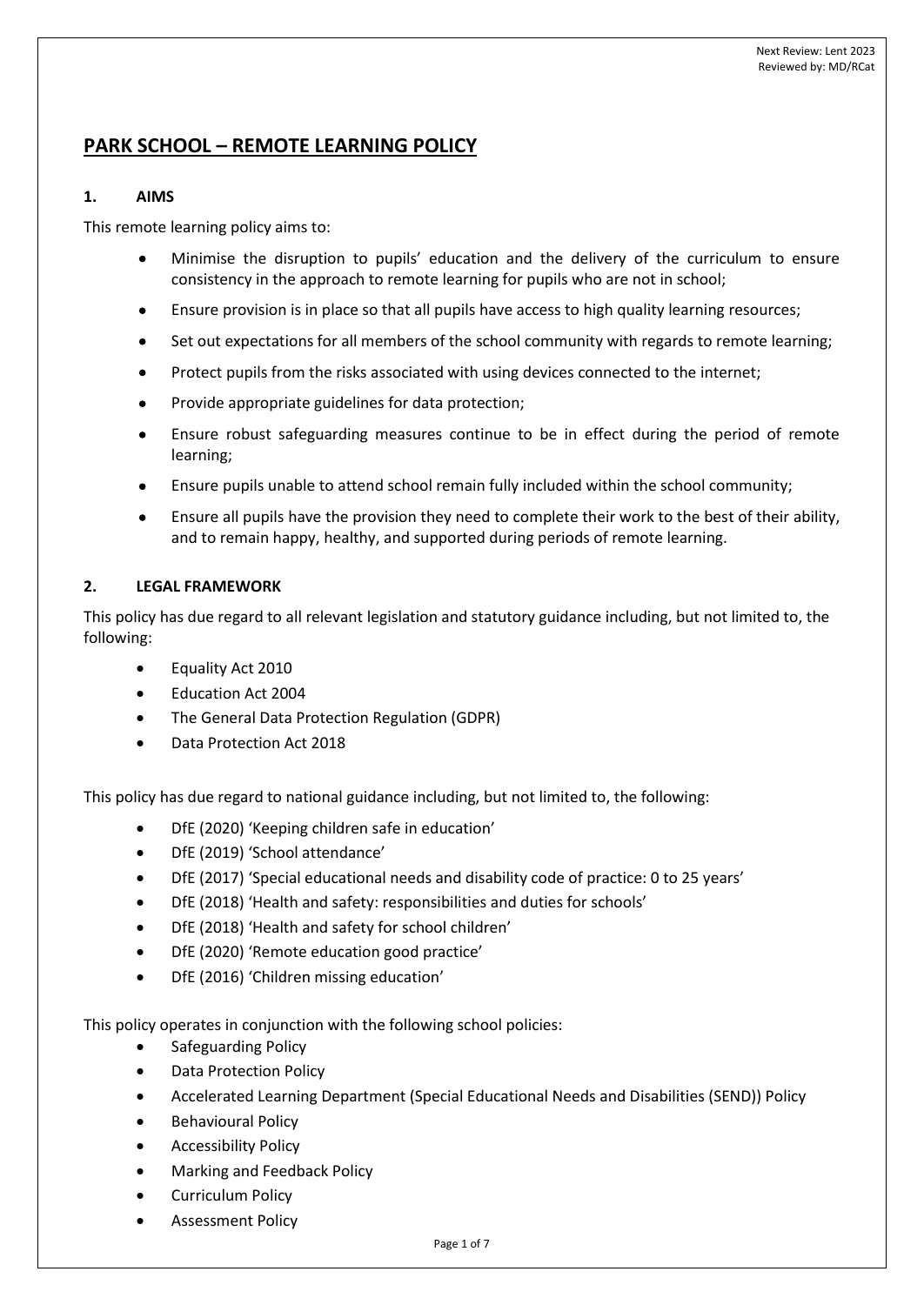- **E-Safety Policy**
- Health and Safety Policy
- **ICT Acceptable Use Policy**
- Staff Code of Conduct
- Children Missing Education Policy

#### **3. ROLES AND RESPONSIBILITIES**

#### **3.1 Senior leaders**

Alongside any teaching responsibilities, senior leaders are responsible for:

- 3.1.1 Co-ordinating the remote learning approach across the school.
- 3.1.2 Monitoring the effectiveness of remote learning.
- 3.1.3 Monitoring the security of remote learning systems, including data protection and safeguarding considerations.
- 3.1.4 If the class teacher is unwell and unable to lead remote learning, then the Senior Leadership team will take direct responsibility for this. If this is the case, home learning provision and systems may need to be adapted so that school leaders can continue to manage their leadership roles while carrying out remote learning for the class.

#### **3.2 Designated safeguarding Lead**

3.2.1 The DSL is responsible for: Safeguarding concerns, including those related to Remote Learning Please refer to Safeguarding Policy.

#### **3.3 Teachers**

- 3.3.1 When providing remote learning, teachers must work between 8:30am-4:30pm on their working days.( in the case of part-time staff they must work their usual hours). Teachers are expected to be online on Teams actively working and supporting their class throughout normal lesson times and also available to answer emails from parents between 8.30am and 4.30pm.
- 3.3.2 If they are unable to work for any reason during this time, for example due to sickness or caring for a dependent, they should report this using the normal absence procedure.
- 3.3.3 When providing remote learning, teachers are responsible for:

#### 3.3.3.1 Setting work

- o Teachers will provide learning for their current class. The amount of work they need to provide is daily Maths and English lessons plus at least one for foundation subjects each day. The amount of work set each day should, (on average across the Year groups) occupy pupils for at least 3 hours, covering the timetable they would be accessing in the classroom. In addition, daily phonics lessons will be planned for KS1 and SPAG lessons for KS2.
- o English and Maths will be supported by video lessons to include introduction, explanation and plenary with videos uploaded to the assignment. Alternatively teachers may consider live online teaching.
- o Teachers will use resources they use in class including, Twinkl, White Rose Maths and BBC Bitesize, as well as other resources identified by school curriculum leaders. Twinkle and other resources must be properly checked to ensure that they are accurate, and answers provided are correct and spelling and grammar should be reviewed.
- o The work will be set weekly and supplemented daily with differentiated tasks and stretch activities where required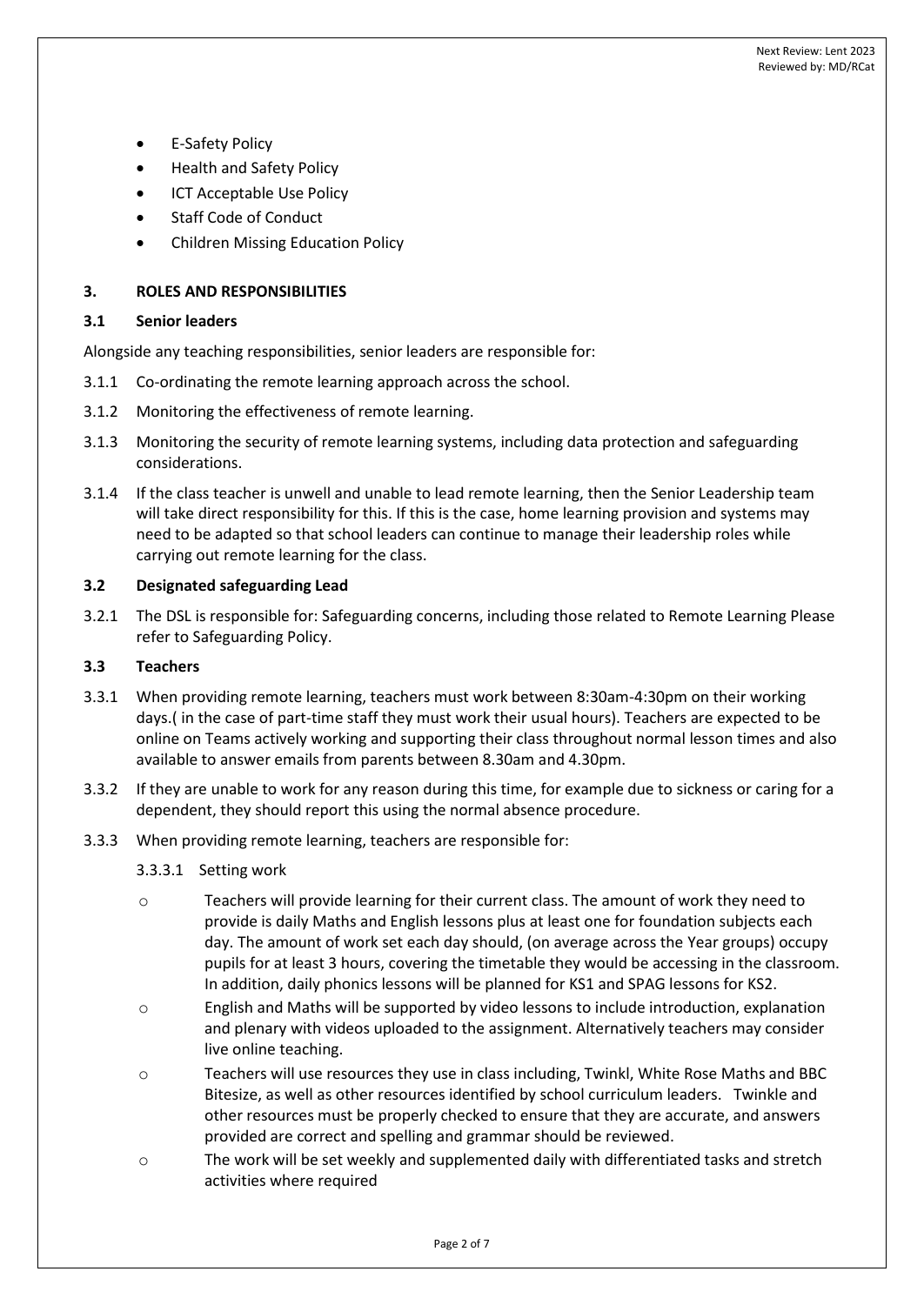- o Teachers will upload weekly learning packs on Teams. The packs can then be accessed at home, or printed by staff who are on site, ready for parents to collect. (School will post where required)
- o Teachers will outline the work daily via their class Teams page.
- o Teachers will actively check in on pupils in their class throughout the school day via Teams messages and will use video calls when required to teach.
- o If work is not completed or handed in, or is not of the expected standard, teachers will contact pupils and parents to ensure the work is done and provide additional support if pupils are struggling or if they simply need to know that their teacher is monitoring them to encourage them to get on.
- o If pupils complete work quickly, teachers will consider setting additional work for those pupils for example directing them to Century or our other online learning platforms or providing differentiation/ stretch tasks.

### 3.3.3.2 Providing feedback on work

- o Pupils can submit work on Teams or email work to their class teachers. All work submitted will be acknowledged by the class teacher. Feedback will be given for English and Maths on an individual basis on Teams. Feedback will be age appropriate with work being marked as far as possible as would happen in School.
- o Teachers will follow up with pupils if work is not completed or completed to the expected standard just as they would in class. Pupils are expected to complete all work. Teachers should notify the Headteacher who will liaise with each year group within three days of a bubble closure and follow up on pupils not engaging in their work.
- 3.3.3.3 Keeping in touch with pupils who are not in school and their parents
- o In the case of a national or local lockdown, teachers will call all pupils at least every week (either in small groups or one-to-one) using Teams to discuss how they are progressing and any pastoral concerns. Any concerns should be recorded and Headteacher alerted. This is separate and in addition to the expected daily contact regarding work.
- $\circ$  In the event of a self isolation affecting one particular pupil only, daily communication about work will be via Teams or email. If there has been no communication back from either a parent or child via by day 3 of the self-isolation period being notified to us, the class teacher or SLT member will call parents on day 3. In this scenario where a household is known to have someone suffering from Covid-19 symptoms, the Headteacher will ensure that regular contact is made with the family to support the pastoral needs of the child but expectations around work being completed and returned will not apply where parents or child are unwell with the virus. All such contacts will be recorded in the Vunerable child log.
- o In addition to the usual contact, all vulnerable pupils will be called weekly by one of Headteacher/Liaison Officer/member of SLT. This will include HCP/identified pupils,
- o Emails received from parents and pupils are to be checked between 8:30am and 4:30pm, Mon- Fri. Teachers should respond to parent emails within 24hours.

# **3.4 Teaching assistants**

- 3.4.1 When assisting with remote learning, teaching assistants must be available between their usual working hours.
- 3.4.2 If they are unable to work for any reason during this time, for example due to sickness or caring for a dependent, they should report this using the normal absence procedure. When assisting with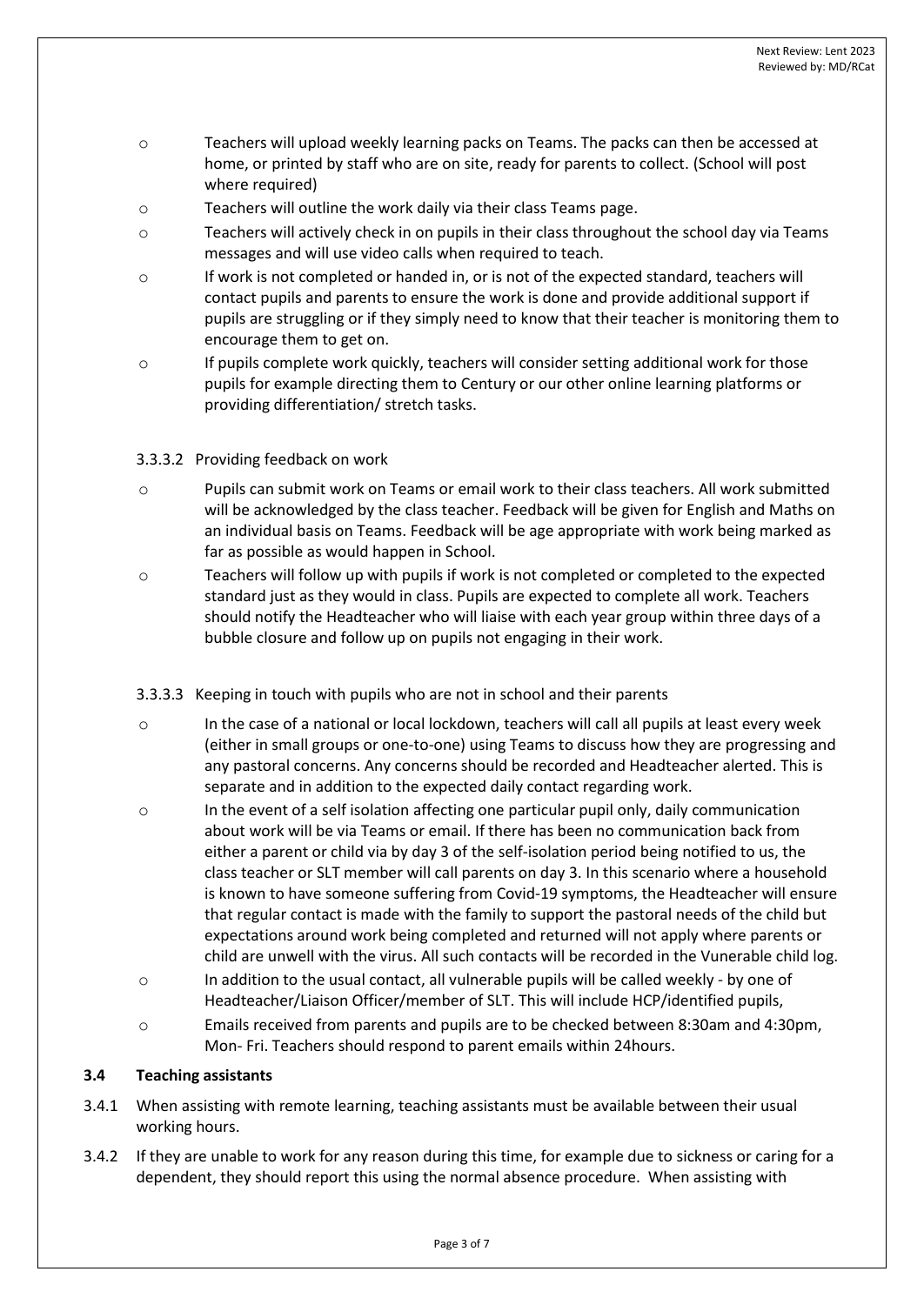remote learning, teaching assistants are responsible for:

- 3.4.3 Supporting pupils who are not in school with learning remotely –
- 3.4.4 When requested by Head Teacher/SENDCO
- 3.4.5 Will liaise with class teachers to support planning and resourcing differentiated learning

### **3.5 Subject leads**

- 3.5.1 Alongside their teaching responsibilities, all subject leads are responsible for monitoring the work teachers set by their subject.
	- o Review work set weekly

### **3.6 Pupils and parents**

- 3.6.1 Staff can expect pupils learning remotely to:
	- o Be contactable during the school day 8:30am-3:30pm although they may not always be in front of a device the entire time
	- o Seek help if they need it, from teachers or teaching assistants
	- o Make every effort to complete the work set each day and submit it to their teacher
	- o Alert teachers if they are not able to complete work
- 3.6.2 Staff can expect parents with children learning remotely to:
	- o Make the school aware if their child is sick or otherwise cannot complete work
	- o Seek help from the school if they need it –
	- o Be respectful when making any complaints or concerns known to staff

### **3.7 School Board**

- 3.7.1 The School Board is responsible for:
	- o Monitoring the school's approach to providing remote learning to ensure education remains as high quality as possible
	- o Ensuring that staff are certain that remote learning systems are appropriately secure, for both data protection and safeguarding reasons

# **4. WHO TO CONTACT**

- 4.7.2 If staff have any questions or concerns about remote learning, they should contact the following individuals:
	- o Issues in setting suitable work speak to year team or relevant subject lead, Director of Studies or SENDCO
	- o Issues with behaviour speak to the Headteacher
	- o Issues with IT speak to Headteacher or log a ticket with Softeggs.
	- o Issues with their own workload or wellbeing speak to the Headteacher
	- o Concerns about data protection speak to the Operations Bursar.
	- o Concerns about safeguarding speak to the DSL/Headteacher

# **5. DATA PROTECTION**

- **5.1** Accessing personal data
- 5.1.1 When accessing personal data for remote learning purposes, all staff members will:
	- o Teachers are able to access parent contact details via the dedicated SharePoint site.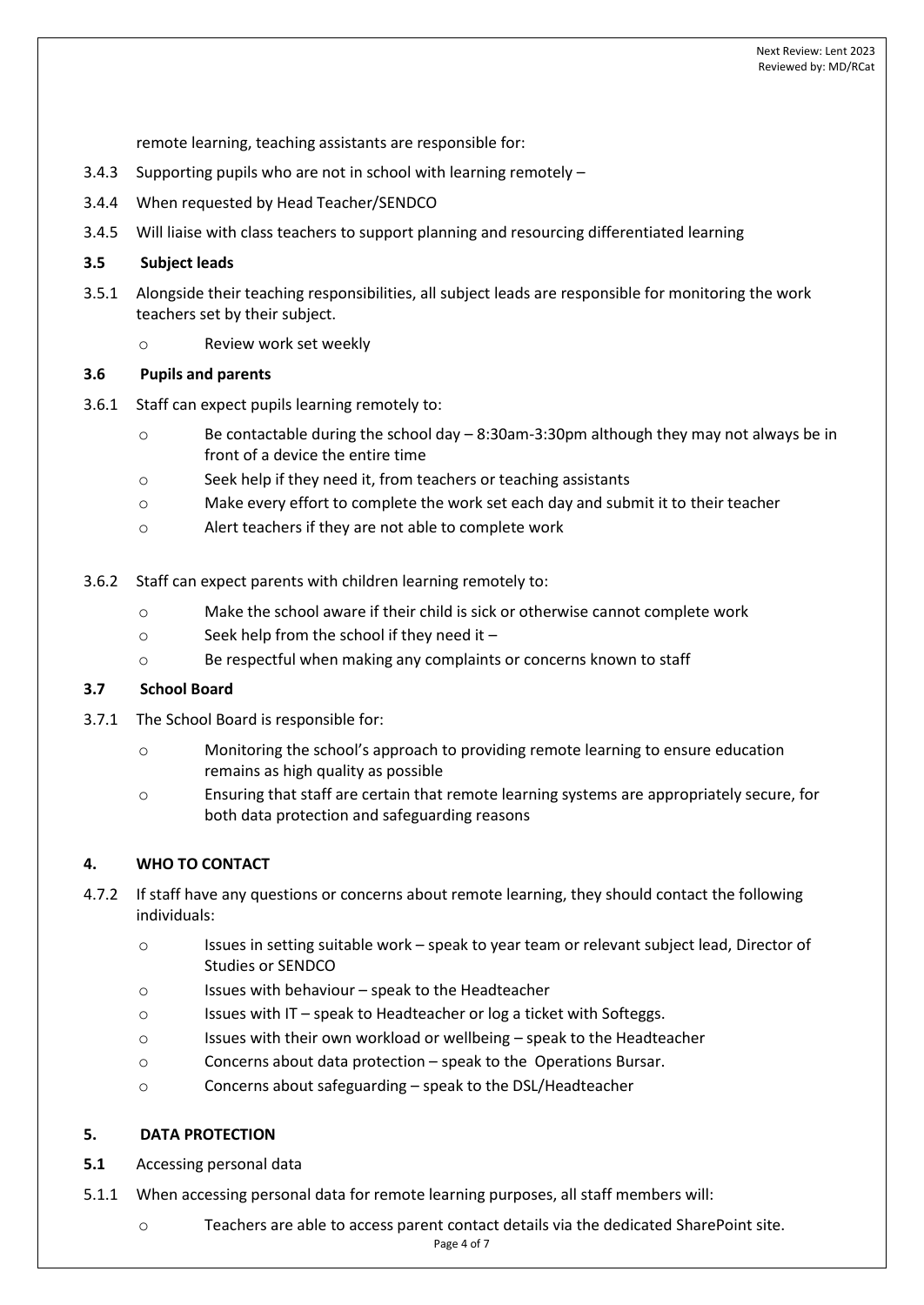- o Do not share any details with third parties.
- o School laptops are the school's nominated devices to be used when accessing any personal information on pupils. You may work on a personal device but may only work on documents within MS Office online and save them in sharepoint/onedrive online.
- o Do not save any information (or any work) on the desktop or hard drive of your own device, or a School laptop. The School is using sharepoint and one drive to ensure that all data is cloud-based; safe from device failure and visible for safeguarding reasons.
- **5.2** Keeping devices secure
- 5.2.1 All staff members will take appropriate steps to ensure their devices remain secure. This includes, but is not limited to:
	- o Keeping the device password-protected strong passwords are at least 8 characters, with a combination of upper and lower-case letters, numbers and special characters (e.g. asterisk or currency symbol)
	- o Ensuring no personal data is stored on the laptop this means if the device is lost or stolen, no one can access the files stored on the hard drive by attaching it to a new device
	- o Not sharing the device among family or friends
	- o Keeping operating systems up to date by allowing IT support to access computer when necessary

### **6. SAFEGUARDING**

Please also refer to Safeguarding Policy .

- a. The DSL and headteacher will identify 'vulnerable' pupils (pupils who are deemed to be vulnerable or are at risk of harm) via risk assessment prior to the period of remote learning.
- b. The DSL will arrange for regular contact to be made with vulnerable pupils, prior to the period of remote learning.
- c. Phone calls made to vulnerable pupils will be made using school phones where possible. If a personal phone has to be used your number should be withheld. Ideally though contact should be via Teams video calls.
- d. The DSL will arrange for regular contact with vulnerable pupils once per week at minimum, with additional contact, including home visits, arranged where required.
- e. The DSL will keep in contact with vulnerable pupils' social workers or other care professionals during the period of remote working, as required.
- f. All home visits must:
	- i. Have at least one suitably trained individual present.
	- ii. Actively involve the pupil.
- g. Vulnerable pupils and families will be provided with a means of contacting the DSL, their deputy, or any other relevant member of staff – this arrangement will be set up by the DSL prior to the period of remote learning.
- h. The DSL will meet (in person or remotely) with the relevant members of staff once per week to discuss new and current safeguarding arrangements for vulnerable pupils learning remotely.
- i. All members of staff will report any safeguarding concerns to the DSL immediately and record on the safeguarding log.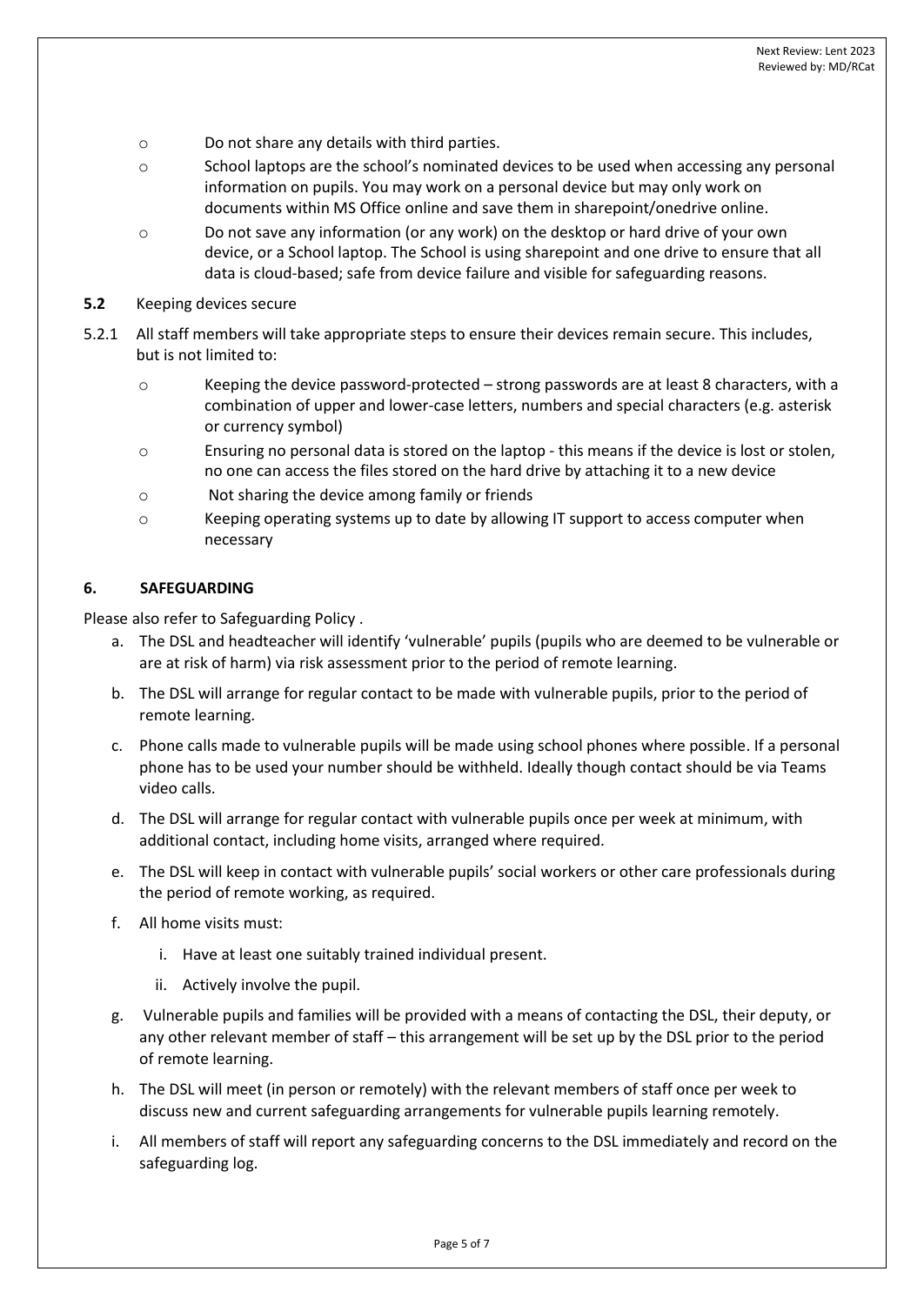j. Pupils and their parents will be encouraged to contact the DSL if they wish to report safeguarding concerns, e.g. regarding harmful or upsetting content or incidents of online bullying. The school will also signpost families to the practical support that is available for reporting these concerns.

# **7. ONLINE SAFETY**

This section of the policy will be enacted in conjunction with the school's ESafety Policy.

- a. Where possible, all interactions will be public.
- b. When video communication is being used (parents evening sessions etc), staff, pupils and families using video communication must:
	- i. Wear suitable clothing this includes others in their household.
	- ii. Be situated in a suitable 'public' living area within the home with an appropriate background  $-$ 'private' living areas within the home, such as bedrooms, are not permitted during video communication.
	- iii. Use appropriate language this includes others in their household.
	- iv. Maintain the standard of behaviour expected in school.
	- v. Use the necessary equipment and computer programs as intended.
	- vi. Not record, store, or distribute video material without permission.
	- vii. Ensure they have a stable connection to avoid disruption to lessons.
	- viii. Always remain aware that they are visible.
- c. All staff and pupils using audio communication must:
	- i. Use appropriate language this includes others in their household.
	- ii. Maintain the standard of behaviour expected in school.
	- iii. Use the necessary equipment and computer programs as intended.
	- iv. Not record, store, or distribute audio material without permission.
	- v. Ensure they have a stable connection to avoid disruption to lessons.
	- vi. Always remain aware that they can be heard.
- d. Pupils not using devices or software as intended will be disciplined in line with the Behaviour Policy
- e. The school will consult with parents at least two weeks prior to the period of remote learning (where possible) about what methods of delivering remote teaching are most suitable – alternate arrangements will be made where necessary.
- f. The school will ensure that all school-owned equipment and technology used for remote learning has suitable anti-virus software installed, can establish secure connections, can recover lost work, and allows for audio and visual material to be recorded or downloaded, where required.
- g. The school will communicate to parents via email about any precautionary measures that need to be put in place if their child is learning remotely using their own/family-owned equipment and technology, e.g. ensuring that their internet connection is secure.
- h. During the period of remote learning, the school will maintain regular contact with parents to:
	- i. Reinforce the importance of children staying safe online.
	- ii. Ensure parents are aware of what their children are being asked to do, e.g. sites they have been asked to use and staff they will interact with.